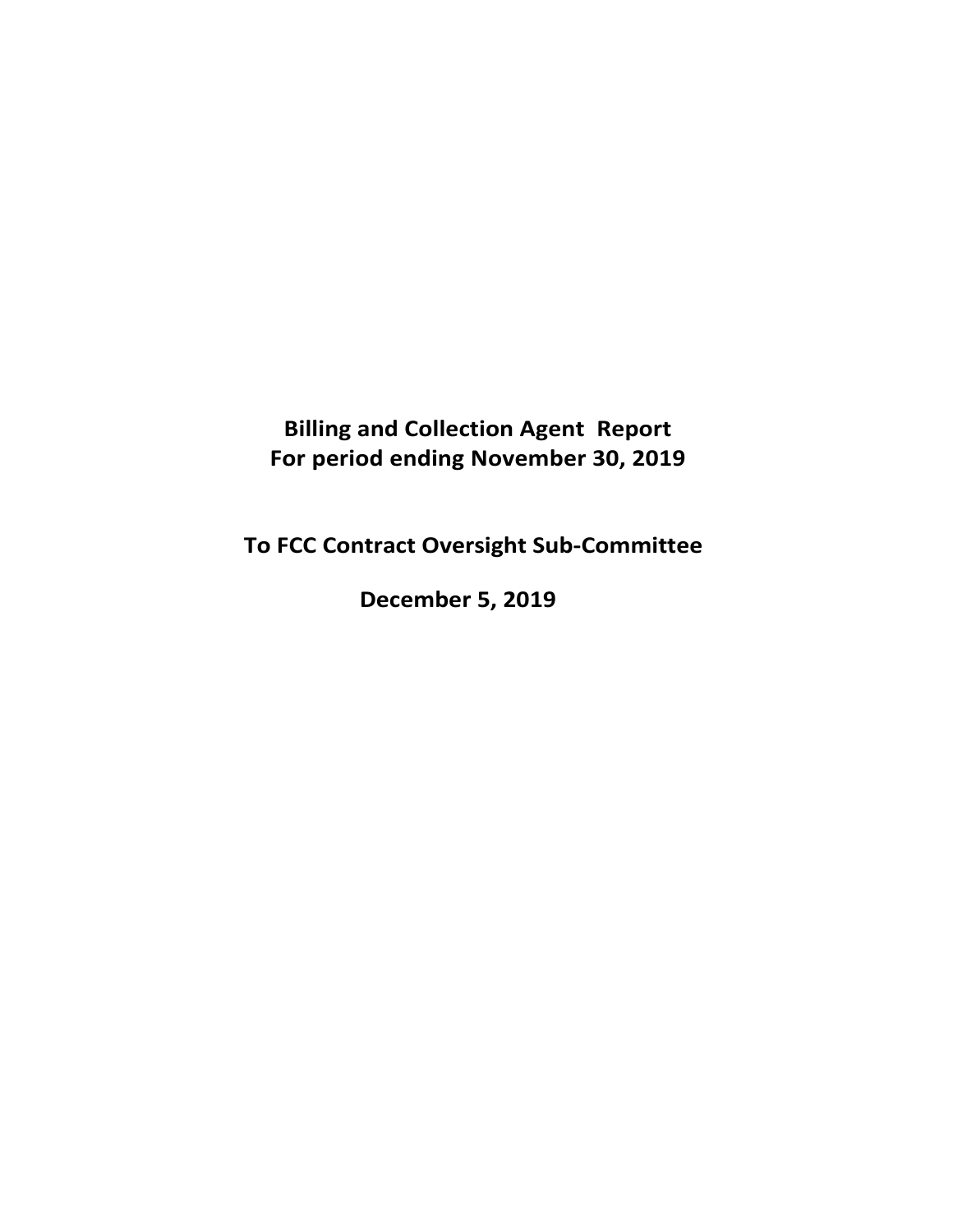# **NANPA FUND STATEMENT OF FINANCIAL POSITION November 30, 2019**

**Assets**

|                                                            | \$ | 8,432,987  |  |  |  |  |  |  |
|------------------------------------------------------------|----|------------|--|--|--|--|--|--|
|                                                            |    |            |  |  |  |  |  |  |
| 58,608                                                     |    |            |  |  |  |  |  |  |
|                                                            |    |            |  |  |  |  |  |  |
| Receivable from Caribbean countries<br>11,834              |    |            |  |  |  |  |  |  |
| Receivables forwarded to Treasury for collection<br>52,746 |    |            |  |  |  |  |  |  |
| (118, 750)                                                 |    | 4,438      |  |  |  |  |  |  |
|                                                            |    | 8,437,425  |  |  |  |  |  |  |
|                                                            |    |            |  |  |  |  |  |  |
| 28,400                                                     |    |            |  |  |  |  |  |  |
| 253,193                                                    |    |            |  |  |  |  |  |  |
| 373,802                                                    |    |            |  |  |  |  |  |  |
| 6,500                                                      |    |            |  |  |  |  |  |  |
|                                                            |    | (661, 895) |  |  |  |  |  |  |
|                                                            |    | 7,775,530  |  |  |  |  |  |  |
|                                                            |    |            |  |  |  |  |  |  |

Invoices for Change Order A were received in November in the amounts of \$12,360 and \$59,2017 for NANPA and Pooling respectively. These costs are included in the accrued liability balances above.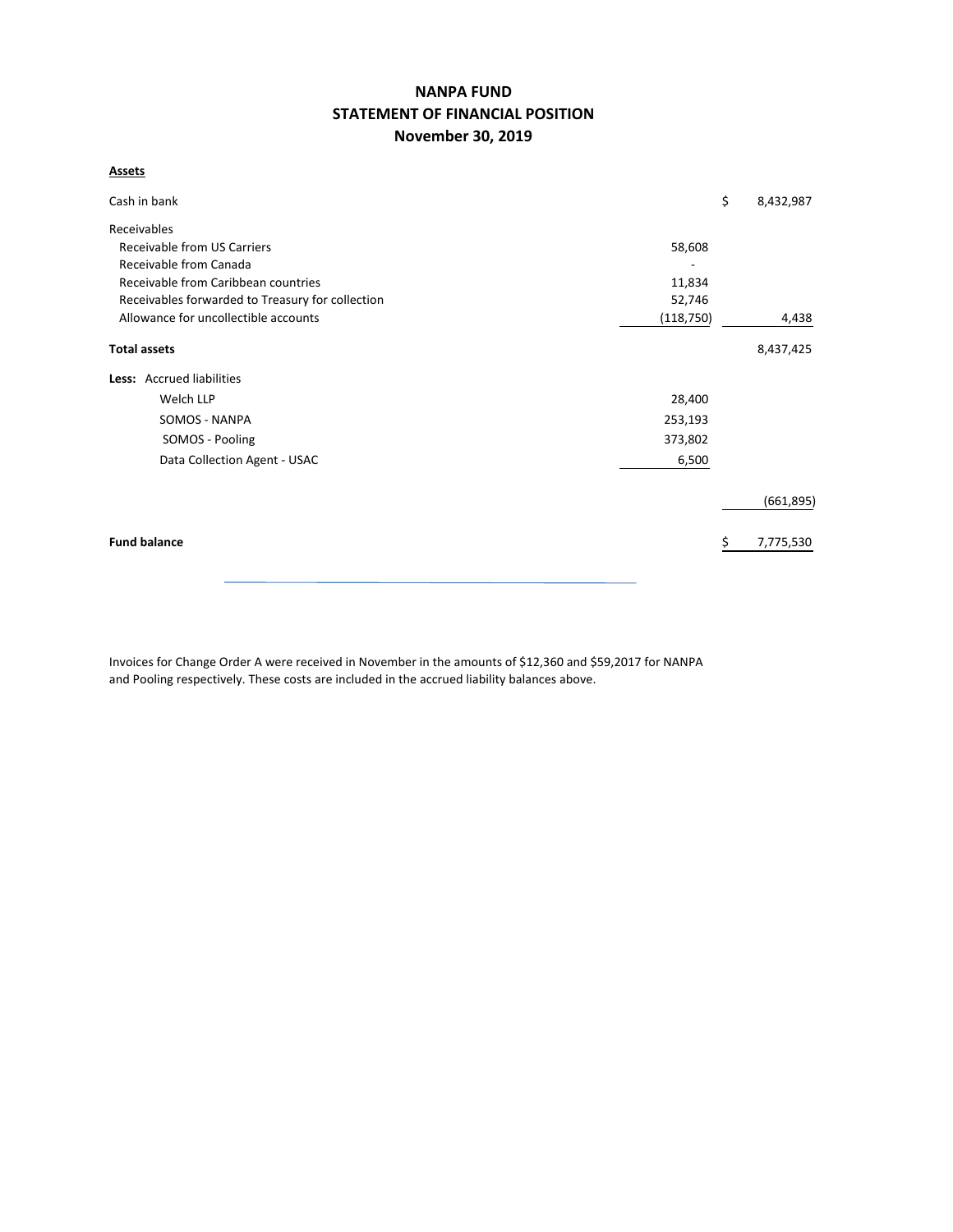#### **NANP FUND STATEMENT OF CHANGES IN FUND BALANCE OCTOBER 2019 TO SEPTEMBER 2020**

|                                          |            |                  | Actual<br>Forecasted |                  |                  |               |            |            |                  |                  |               |                  | <b>Variance between</b> |                   |                   |                        |
|------------------------------------------|------------|------------------|----------------------|------------------|------------------|---------------|------------|------------|------------------|------------------|---------------|------------------|-------------------------|-------------------|-------------------|------------------------|
|                                          |            |                  |                      |                  |                  |               |            |            |                  |                  |               |                  |                         |                   |                   | forecasted results and |
|                                          |            | Oct-19           | <b>Nov-19</b>        | <b>Dec-19</b>    | <b>Jan-20</b>    | <b>Feb-20</b> | Mar-20     | Apr-20     | <b>May-20</b>    | <b>Jun-20</b>    | <b>Jul-20</b> | <b>Aug-20</b>    | $Sep-20$                | <b>Total</b>      | <b>Budget</b>     | budget at Sept 30/20   |
| Revenue                                  |            |                  |                      |                  |                  |               |            |            |                  |                  |               |                  |                         |                   |                   |                        |
| <b>International Contributions</b>       |            |                  |                      |                  |                  |               |            |            |                  |                  |               |                  |                         |                   |                   |                        |
| Canada<br>Caribbean countries            | (1)<br>(1) | 35,710<br>43,355 | 17,855<br>$\sim$ $-$ | 17,855<br>$\sim$ | 17,855<br>$\sim$ | 17,855        | 17,855     | 17,855     | 17,855<br>$\sim$ | 17,856<br>$\sim$ | 17,856        | 17,856<br>$\sim$ |                         | 214,263<br>43,355 | 214,263<br>43,355 |                        |
| <b>Total International Contributions</b> |            | 79,065           | 17,855               | 17,855           | 17,855           | 17,855        | 17,855     | 17,855     | 17,855           | 17,856           | 17,856        | 17,856           | $\sim$                  | 257,618           | 257,618           |                        |
| Domestic Contributions - US carriers     | (1)        | 9,607,193        | 163,514              | 164,254          | 164,254          | 164,254       | 164,254    | 164,254    | 164,254          | 164,254          | 164,254       | 164,254          |                         | 11,248,993        | 11,178,803        | 70,190                 |
| Late filing fees for Form 499A           | (2)        | (2,600)          | (100)                | $\sim$ $-$       | $\sim$           | $\sim$ $-$    | $\sim$ $-$ | $\sim$     | $\sim$           | $\sim$ $-$       | $\sim$ $-$    | $\sim$           | 80,000                  | 77,300            | 80,000            | (2,700)                |
| Interest income                          | (3)        | 7,270            | 7,028                | 2,500            | 2,500            | 2,500         | 2,500      | 2,500      | 2,500            | 2,500            | 2,500         | 2,500            | 2,500                   | 39,298            | 30,000            | 9,298                  |
|                                          |            |                  |                      |                  |                  |               |            |            |                  |                  |               |                  |                         |                   |                   |                        |
| <b>Total revenue</b>                     |            | 9,690,928        | 188,297              | 184,609          | 184,609          | 184,609       | 184,609    | 184,609    | 184,609          | 184,610          | 184,610       | 184,610          | 82,500                  | 11,623,209        | 11,546,421        | 76,788                 |
| <b>Expenses</b>                          |            |                  |                      |                  |                  |               |            |            |                  |                  |               |                  |                         |                   |                   |                        |
| <b>NANPA Administration - Somos</b>      | (4)(a)     | 240,833          | 240,833              | 243,333          | 243,333          | 243,333       | 243,333    | 243,333    | 243,333          | 243,333          | 243,333       | 243,333          | 243,333                 | 2,914,996         | 2,919,996         | 5,000                  |
| NANPA Administration - transition costs  | (4)(b)     | $\sim$           | $\sim$               |                  |                  |               |            | 240,833    | 240,833          |                  |               |                  |                         | 481,666           | 481,666           |                        |
| NANPA Administration - Change Order A    | (4)(c)     | $\sim$           | 12,360               |                  |                  |               |            |            |                  |                  |               |                  |                         | 12,360            |                   | (12, 360)              |
| 1K Block Pooling - Somos                 | (5)(a)     | 314,585          | 314,585              | 319,585          | 319,585          | 319,585       | 319,585    | 319,585    | 319,585          | 319,585          | 319,585       | 319,585          | 319,585                 | 3,825,020         | 3,835,020         | 10,000                 |
| 1K Block Pooling - Transition Costs      | (5)(b)     | $\sim$ $\sim$    | $\sim$               |                  |                  |               |            | 314,585    | 314,585          |                  |               |                  |                         | 629,170           | 629,170           |                        |
| 1K Block Pooling - Change Order A        | (5)(c)     | $\sim$           | 59,217               |                  |                  |               |            |            |                  |                  |               |                  |                         | 59,217            |                   | (59, 217)              |
| <b>Billing and Collection</b>            |            |                  |                      |                  |                  |               |            |            |                  |                  |               |                  |                         |                   |                   |                        |
| Welch LLP                                | (6)        | 28,400           | 28,400               | 28,400           | 28,400           | 28,400        | 28,400     | 28,400     | 28,400           | 28,400           | 28,400        | 28,400           | 28,400                  | 340,800           | 340,800           | $\sim$                 |
| Data Collection Agent                    | (7)        | 6,178            | 6,159                | 6,500            | 6,500            | 6,500         | 6,500      | 6,500      | 6,500            | 6,500            | 6,500         | 6,500            | 6,500                   | 77,337            | 78,000            | 663                    |
| <b>Annual Operations Audit</b>           | (8)        | $\sim$           | $\sim$               |                  | 49,000           | $\sim$        | $\sim$     | $\sim$     | $\sim$           | $\sim$ $-$       | $\sim$        |                  |                         | 49,000            | 49,000            | $\sim$                 |
| <b>Bank Charges</b>                      | (9)        | 5,073            | 10,356               | 3,167            | 3,167            | 3,167         | 3,167      | 3,167      | 3,167            | 3,166            | 3,166         | 3,166            | 3,166                   | 47,095            | 38,000            | (9,095)                |
| Carrier Audits                           | (10)       | $\sim$ $\sim$    | $\sim$               | $\sim$ $-$       | $\sim$           | 200,000       | $\sim$ $-$ | $\sim$     | $\sim$           | $\sim$ $-$       | $\sim$        | $\sim$           | $\sim$                  | 200,000           | 200,000           |                        |
| Bad debt expense                         | (11)       | 15,680           | (17, 634)            | 3,334            | 3,334            | 3,333         | 3,333      | 3,333      | 3,333            | 3,333            | 3,333         | 3,333            | 3,333                   | 31,378            | 40,000            | 8,622                  |
| <b>Total expenses</b>                    |            | 610,749          | 654,276              | 604,319          | 653,319          | 804,318       | 604,318    | 1,159,736  | 1,159,736        | 604,317          | 604,317       | 604,317          | 604,317                 | 8,668,039         | 8,611,652         | (56, 387)              |
| Net revenue (expenses)                   |            | 9,080,179        | 465,979)             | 419,710) (       | 468,710)         | 619,709) (    | 419,709)   | 975,127) ( | 975,127)         | 419,707) (       | 419,707) (    | 419,707) (       | 521,817)                | 2,955,170         | 2,934,769         | 20,401                 |
| <b>Opening fund balance</b>              |            | 838,670)         | 8,241,509            | 7,775,530        | 7,355,820        | 6,887,110     | 6,267,401  | 5,847,692  | 4,872,565        | 3,897,438        | 3,477,731     | 3,058,024        | 2,638,317               | 838,670)          | 934,769)          | 96,099                 |
| <b>Closing fund balance</b>              |            | 8,241,509        | 7,775,530            | 7,355,820        | 6,887,110        | 6,267,401     | 5,847,692  | 4,872,565  | 3,897,438        | 3,477,731        | 3,058,024     | 2,638,317        | 2,116,500               | 2,116,500         | 2.000.000         | 116,500                |
|                                          |            |                  |                      |                  |                  |               |            |            |                  |                  |               |                  |                         |                   |                   |                        |
| Fund balance makeup:<br>Contingency      |            | 2,000,000        | 2,000,000            | 2,000,000        | 2,000,000        | 2,000,000     | 2,000,000  | 2,000,000  | 2,000,000        | 2,000,000        | 2,000,000     | 2,000,000        | 2,000,000               | 2,000,000         | 2,000,000         |                        |
| Surplus (deficit)                        |            | 6,241,509        | 5,775,530            | 5,355,820        | 4,887,110        | 4,267,401     | 3,847,692  | 2,872,565  | 1,897,438        | 1,477,731        | 1,058,024     | 638,317          | 116,500                 | 116,500           |                   |                        |
|                                          |            | 8,241,509        | 7,775,530            | 7,355,820        | 6,887,110        | 6,267,401     | 5,847,692  | 4,872,565  | 3,897,438        | 3,477,731        | 3,058,024     | 2,638,317        | 2,116,500               | 2,116,500         | 2.000.000         |                        |
|                                          |            |                  |                      |                  |                  |               |            |            |                  |                  |               |                  |                         |                   |                   |                        |

**(11)** The allowance covers all accounts considered potentially uncollectible at November 30, 2019.

#### **Assumptions: Reconciliation of actual to budget**

| (1) The US carrier contributions for the period from October 2019 to September 2020 and the International contributions are based upon actual billings.                                    | Budgeted fund balance at September 30, 2020 - contingency         | 2,000,000 |
|--------------------------------------------------------------------------------------------------------------------------------------------------------------------------------------------|-------------------------------------------------------------------|-----------|
| (2) These fees represent the \$100 late filing fee charged to those companies that do not file the Form 499A by the due date.                                                              | Increase in opening fund balance between budget period and actual | 96,099    |
| (3) Interest income is based on actual amounts received.                                                                                                                                   | Additional billings over estimate from budget                     | 70,190    |
| (4)(a) The NANPA Administration contract with Somos expires Oct 31/19. The contract was extended on the same terms for another 6 month period with two 3 month extension options.          | Late filing fees (reversal) for Form 499A                         | (2,700)   |
| (4)(b) This is an additional two months of Somos NANPA Administration transitional costs if a new administrator is awarded.                                                                | Underestimate of interest earned to date compared to budget       | 9,298     |
| (4)(c) Change Order to combine the Central Office Code Assignment Guidelines and Thousands Block Administration Guidelines into one document                                               | Somos - NANPA Administration - adjustment to actual from budget   | 5,000     |
| (5)(a)The 1K Block Pooling Administration contract with Somos expire Oct 31/19. The contract was extended on the same terms for another 6 month period with two 3 month extension options. | Somos - Pooling - adjustment to actual from budget                | 10,000    |
| (5)(b) This is an additional two months of Somos 1K Block Pooling transitional costs if a new administrator is awarded as budgeted.                                                        | Somos - NANPA Administration Change Order A                       | (12, 360) |
| (5)(c) Change Order to combine the Central Office Code Assignment Guidelines and Thousands Block Administration Guidelines into one document                                               | Somos - Pooling Change Order A                                    | (59, 217) |
| (6) The cost of B&C Agent is based on the contract with Welch LLP                                                                                                                          | Data Collection fees - Adjustment to actual from budget           | 663       |
| (7) The expense for the Data Collection Agent is based on an allocation of costs by USAC.                                                                                                  | Bad debts - Adjustment to actual from budget                      | 8,622     |
| (8) The expense for the annual operations audit performed by Ernst & Young LLP is based on the quote given.                                                                                | Carrier audits that will not be performed                         |           |
| (9) Bank fees are an expense to the Fund.                                                                                                                                                  | Bank fees - Variance between actual and budget                    | (9,095)   |
| (10) The budget allows \$200,000 for carrier audits.                                                                                                                                       |                                                                   |           |
| (11) The allowance covers all accounts considered potentially uncollectible at November 30, 2019.                                                                                          | Forecasted fund balance at September 30, 2020                     | 2.116.500 |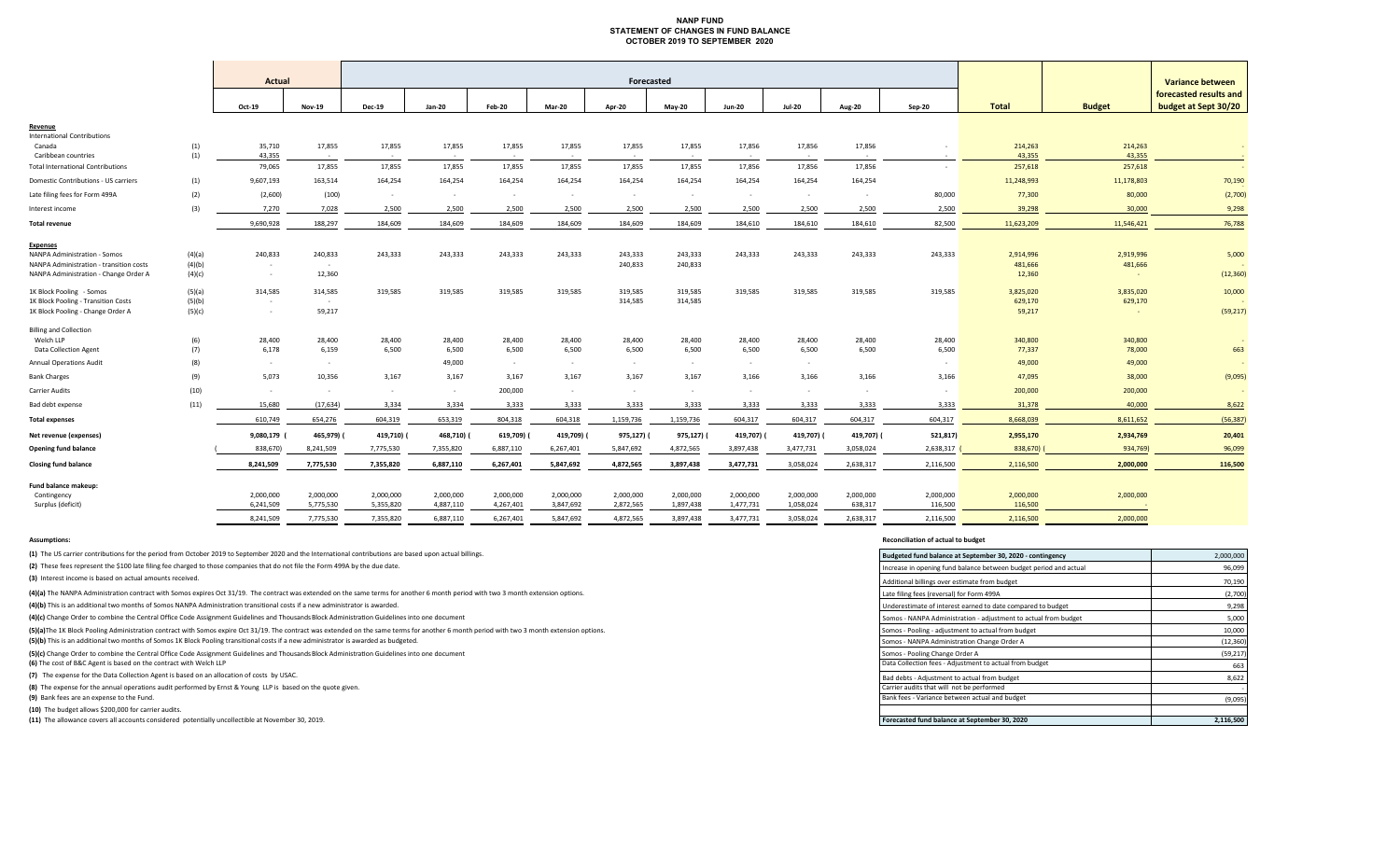# **Deliverables Report**

## **Distributing invoices**

The monthly invoices for carriers were emailed/mailed on November 12<sup>th</sup>.

#### **Processing Payments**

Payment information from the lockbox service at BNY Mellon Bank and Bank of America is downloaded on a daily basis. The deposit information is recorded daily. The BNY Mellon Bank account was closed on December 2, 2019.

#### **Late/Absent Payments**

Demand notices and statements of account were emailed/mailed on November 13<sup>th</sup> to all carriers with overdue balances. A total of 670 demand notices and statements of account were sent out. This is less than the prior year.

## **FCC Red Light Notices**

At a minimum, an updated red light report is posted to the FCC server for processing once a week. When required, additional updates are posted.

#### **Helpdesk Queries**

All queries are directed to a helpdesk voicemail inbox or email inbox. The details of the query are documented in an MS Access database including the date, Filer ID, nature of query, name of person making the request, who responded to the query and the resolution date. In November 62 calls and 268 emails were received which is slightly higher than prior year. Most queries are about requesting copies of invoices, how to make changes to their email billing address, notification about closing their business, asking what the invoice was for or asking how to make a payment.

#### **Staffing Changes**

There have been no changes to staffing this month.

#### **Contract Renewals**

The Billing and Collection Agent contract was awarded to Welch LLP in April 2018. The contract is for a 5-year period from May 1, 2018 to April 30, 2023.

The initial contract with Somos for the NANPA Administration and 1K Pooling contracts covered the period from November 1, 2018 to October 31, 2019. The contracts was extended for an additional 6 months with two 3 month extension options under the same terms.

#### **Status of Audits**

**FCC Audit:** The FCC audit is completed for fiscal 2019.

**Independent Audit:** The independent audit by Ernst & Young LLP of the financial statements and specified procedures commenced in November and audit reports are expected to be completed by the week of December 9th, 2019.

**IPERIA:** A kick-off meeting was held in November with the FCC and the auditors. Documentation was requested by the auditors in December with a due date of December 23, 2019.

#### **Deliverable Reports Submission Dates**

**Monthly SSF 224 repor**t - submitted on December 3, 2019. **Quarterly Report on Fund Performance and Statement of Financial Positio**n - not applicable for this period **Quarterly Crosswalk reporting package** - not applicable for this period **Treasury Report on Receivables** - not applicable for this period **October COSC report** - submitted on November 11, 2019

#### **Accounts Receivable**

In November we received \$25.35 from Treasury for debts collected.

At the end of November there are 557 out of the 6040 invoices issued still outstanding representing \$69,293.34. Payment for these invoices was due October 15th.